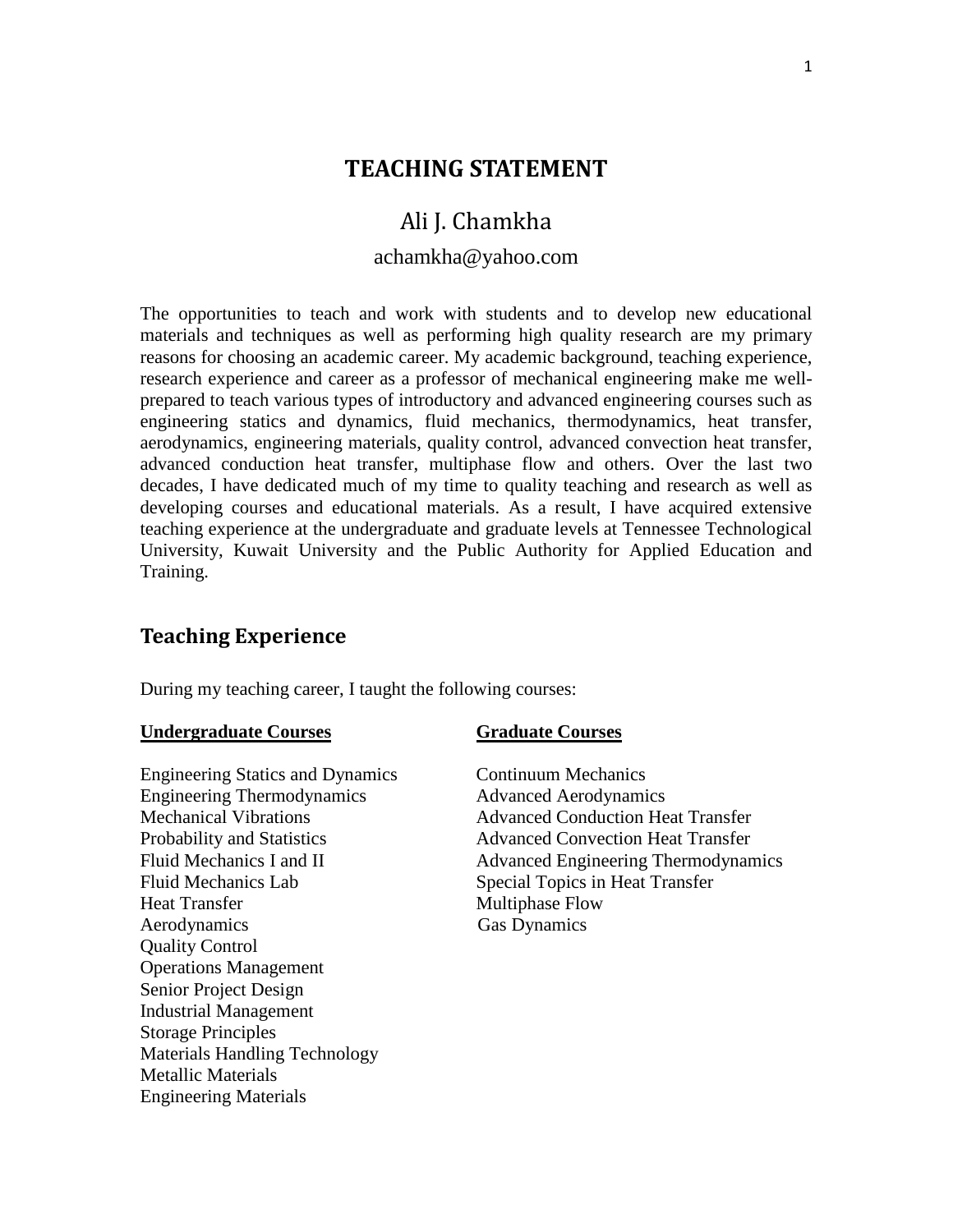Basic Materials Technology Manufacturing Engineering Projects Mathematics for Management Sciences Introduction to Computers

## **Teaching Philosophy**

Effective teaching is a challenge for all educators due to many coupled student-related and teacher-related factors and aspects. These include (and not limited to) student's background, motivation and aptitude to learning and teacher's preparation, communication, presentation style, effectiveness and love of job.

An effective teacher is one who can make and keep students in the classroom feel at ease, motivated and inspired to absorb and learn the information delivered by the teacher. Effective learning in the classroom depends greatly on the teacher's ability to maintain the interest that brought students to the specific course in the first place.

What distinguishes a teacher from another are the understanding of the students' needs and expectations, teaching style and the willingness to acquire qualities that are respected by the students and to exceed students' expectations.

It is the responsibility of the teacher to present the course subject in an interesting and engaging manner that shows the elegance and beauty of subject matter as well as its applicability to solving concrete and real-world problems and to nurture each student's latent desire to learn.

## **Teaching Style**

My personal style of teaching excellence is based on the following principles:

- 1. The teacher should always come to the classroom well prepared and enthusiastic. There is no doubt that the teacher's enthusiasm is a crucial factor in student motivation. This comes from confidence, mastery of the course subjects and genuine pleasure in teaching and can bring out student learning excitement and a sense of engagement.
- 2. The teacher should always emphasize conceptual understanding and repeatedly touch base with the fundamentals of the course.
- 3. The teacher should always begin the lecture period with a brief summary of the last class meeting and end by a summary of major or important points.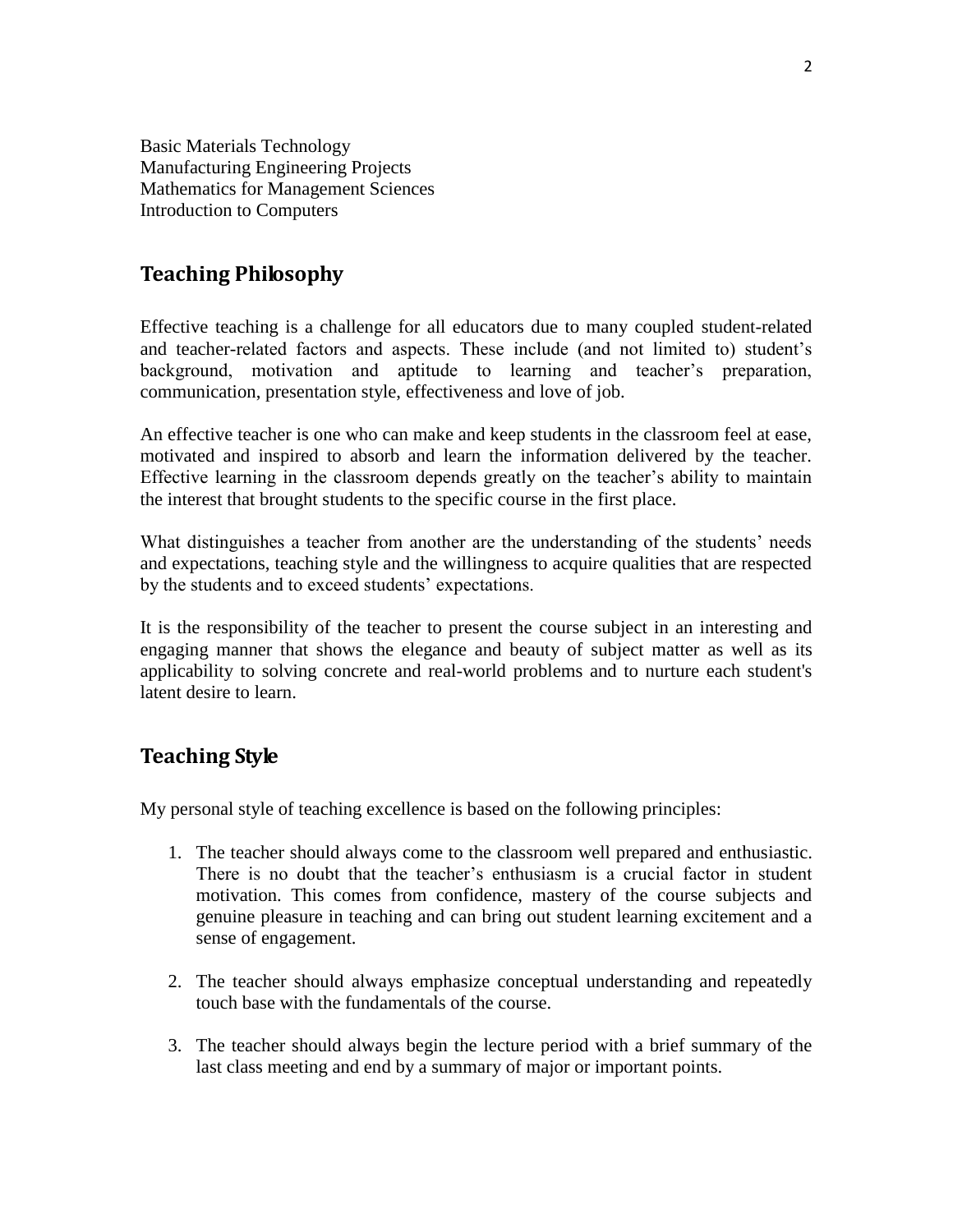- 4. The teacher should always encourage class discussion and try to reduce students' anxiety that can interfere with their performance.
- 5. The teacher should always de-emphasize grades but rather emphasize mastery and learning of the course material as being beneficial for students' careers.
- 6. The teacher should have or develop an interesting presentation style. Impressive presentations tend to grasp students' attention to the lecture given.
- 7. The teacher should use a varying speed and tone of voice. Using the same speed and tone of voice can make the students feel bored.
- 8. The teacher should always captivate and motivate students to do their best and to maintain interest in the course. This is probably the most important point among all. Motivation of students is not easy and it depends greatly on the teacher's enthusiasm, relevance and organization of the course material, difficulty level of material, active involvement of students, use of many understandable examples, and positive relation between the teacher and the students.
- 9. The teacher and teaching assistants should always be available to students outside of the classroom. Most of the time, students need a point or an idea discussed in class to be re-explained. This should always be done by the teacher alone and not by the teaching assistant. Teaching assistants should only be used to help students solve their homework and should not be asked to make a lecture.
- 10. The teacher should always get students' feedback to know if the students are understanding him or her. This can usually be seen by increasing eye contact with the students or by directly asking the students if they understand what he or she is saying.
- 11. The teacher should always instigate in students a sense of responsibility and should be a role model for them as to his/her sincerity, commitment, morals, fairness and behavior. The teacher should earn the students respect and once this is done, they will listen to him/her and will pay attention to what he/she is teaching.
- 12. The teacher should always avoid saying demeaning remarks to students that might prick their feeling of inadequacy.
- 13. The teacher should always listen to and respect his/her students, be appreciative of students' good work, understanding of students' problems and be willing to help them.
- 14. In higher-level and graduate courses, the teacher should place greater emphasis on students collaboration, planning and design, and critical review. Complex